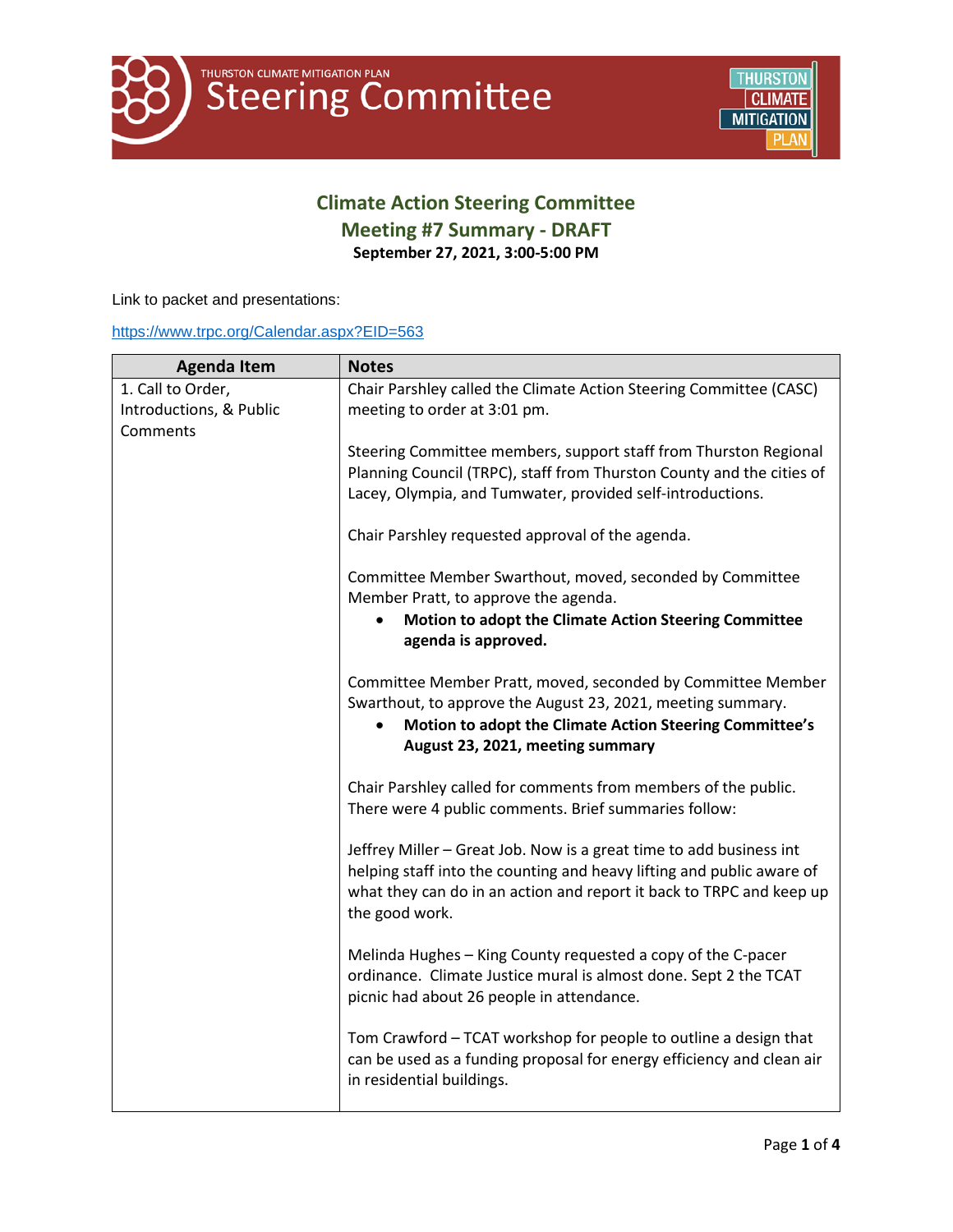



|                                                                               | Thad Curtz - Hope part of the discussion today is an estimate cost for<br>funding the climate plan actions above and beyond overhead.                                                                                                                                                                                                                                                                                                                                                                                                                                                                                                                                                                                                                                               |
|-------------------------------------------------------------------------------|-------------------------------------------------------------------------------------------------------------------------------------------------------------------------------------------------------------------------------------------------------------------------------------------------------------------------------------------------------------------------------------------------------------------------------------------------------------------------------------------------------------------------------------------------------------------------------------------------------------------------------------------------------------------------------------------------------------------------------------------------------------------------------------|
|                                                                               |                                                                                                                                                                                                                                                                                                                                                                                                                                                                                                                                                                                                                                                                                                                                                                                     |
| 2a. Urban Centers and<br>Corridors Strategy - Allison<br>Osterberg, TRPC      | Allison gave a presentation on Urban Centers and Corridors as a<br>Climate Mitigation Strategy. The TCMP includes the Sustainable<br>Thurston land use target that by 2035 72% of all households in the<br>region will be within a half mile of an urban center or corridor.<br>Concentrating development in urban centers and corridors reduces<br>emissions by reducing residential energy use and by reducing vehicle<br>miles traveled, and has many co-benefits, including increased<br>liveability, economic vitality, improved public health outcomes, and<br>conservation of open space and sensitive habitats. The region has<br>many years of planning around centers and corridors, but is not on<br>track to meet its targets. Recommendations from the Buildable Lands |
|                                                                               | analysis can help get us closer, but require leadership, partnering<br>with private developers, comprehensive plan and development code<br>updates.                                                                                                                                                                                                                                                                                                                                                                                                                                                                                                                                                                                                                                 |
|                                                                               | Committee discussion included looking at supporting urban density<br>as a health improvement strategy - health outcomes are often better<br>in urban areas than rural, in part due to access to care. Members also<br>wondered how COVID might change people's patterns, as far as<br>teleworking and where they travel.                                                                                                                                                                                                                                                                                                                                                                                                                                                            |
|                                                                               | Link: ST Urban Centers and Corridors Report Card<br>Link: 2021 Buildable Lands Report                                                                                                                                                                                                                                                                                                                                                                                                                                                                                                                                                                                                                                                                                               |
|                                                                               | Link: Urban Corridors Task Force (2012)<br>$\bullet$                                                                                                                                                                                                                                                                                                                                                                                                                                                                                                                                                                                                                                                                                                                                |
| 2b. Electric Vehicle<br>Assessment - Theressa Julius<br>and Scott Carte, TRPC | Theressa went over the new State of Our Transportation System<br>Thurston County page on the TRPC website. Electric Vehicles (EV)<br>section goes over many different topics from how much the demand<br>for EV has increased to where charging stations are in the area.                                                                                                                                                                                                                                                                                                                                                                                                                                                                                                           |
|                                                                               | Scott presented a map of level 2 and 3 charging stations for EV. As of<br>right now there are around 50 charging stations in Thurston County,<br>but they are not evenly distributed. There are none in Rochester,<br>Bucoda, Rainer, and Tenino area. There are other services that will<br>provide more updated information, but this assessment will help<br>ground an upcoming EV project identifying the region's needs.<br>Link: State of our Transportation System: Electric Vehicles<br>Link: Electric Vehicle Charging Stations Map                                                                                                                                                                                                                                        |
| 3a. Long Term Governance<br>Agreement - Allison<br>Osterberg, TRPC            | Allison went over the draft Long-Term Governance Agreement.<br>Committee members suggested changes to the agreement, including:<br>clarifying and specifying the details of the stakeholder<br>advisory committee (role, membership, how selected)<br>clarifying the role of CASC in providing financial oversight and<br>approving agreements                                                                                                                                                                                                                                                                                                                                                                                                                                      |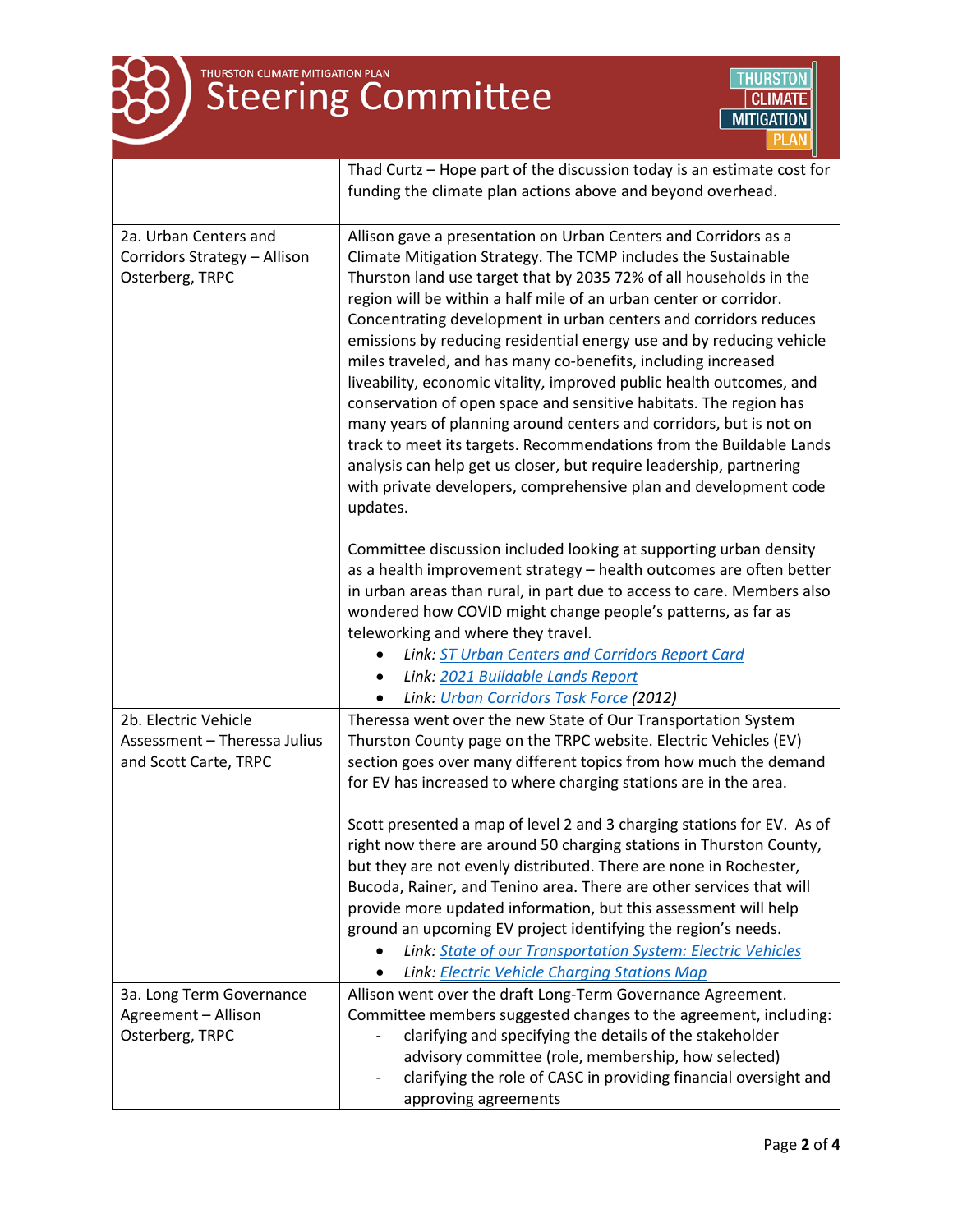

# THURSTON CLIMATE MITIGATION PLAN



|                                                 | Members discussed different options for funding regional work<br>above and beyond annual administration - some may be interested<br>in creating a dedicated fund where they can pool portions of future<br>federal funding that may come to local jurisdictions. This would be<br>different from how TRPC has managed funds in the past. The<br>suggestion was made to do a hybrid approach, and have an item for<br>next year's work program to investigate funding options in more<br>detail.                                                                                                                                                                                                                                                                                                                                                                                                                                                                                                                 |
|-------------------------------------------------|-----------------------------------------------------------------------------------------------------------------------------------------------------------------------------------------------------------------------------------------------------------------------------------------------------------------------------------------------------------------------------------------------------------------------------------------------------------------------------------------------------------------------------------------------------------------------------------------------------------------------------------------------------------------------------------------------------------------------------------------------------------------------------------------------------------------------------------------------------------------------------------------------------------------------------------------------------------------------------------------------------------------|
| 4a. Jurisdictional Information<br>Sharing - All | Pamela Brandt, City of Olympia discussed a request from the city for<br>the CASC members to jointly fund a proposal to look at the cost to<br>build and operate all-electric compared to mixed fueled residential<br>and commercial buildings. Estimated cost is around \$30,000.<br>Tumwater and Thurston County are interested in joining with<br>Olympia. Lacey understands the need for this, interested in the<br>product, but isn't ready for this action, and would prefer to see state<br>action on this front.<br>Cynthia/Jessica, City of Lacey - Lacey is looking at development and<br>land use standards for EV parking and charging, and presenting first<br>drafts to their Land Use Committee. Drafts are here: Land Use &<br>Environment Committee Agenda, September 28, 2021 (lacey.wa.us)<br>Other: Members decided they would like a document for future<br>meetings that shows the general plan for topics at future CASC<br>meetings, so they can weigh in on content at future meetings. |
| 5. Adjourn                                      | Meeting was adjourned at 5:06 pm.                                                                                                                                                                                                                                                                                                                                                                                                                                                                                                                                                                                                                                                                                                                                                                                                                                                                                                                                                                               |